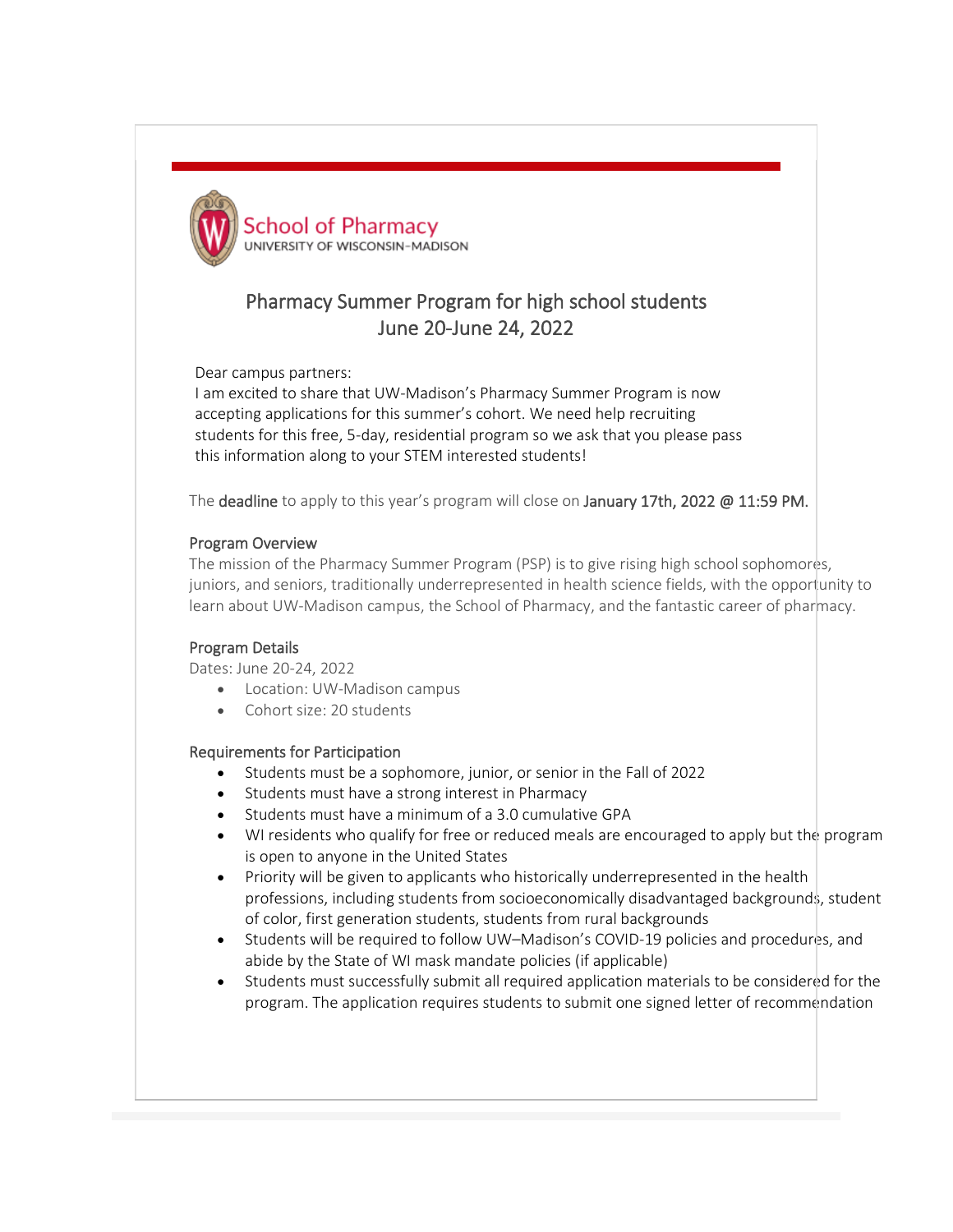from a science teacher, high school transcripts, provide a list of extracurricular engagement, and provide quality written answers to short answer questions about your career interests.

#### Program Fees

Application fees: None Housing and meals: None

This program is free! Program costs are sponsored by the School of Pharmacy and the Wisconsin Department of Public Instruction grant. There are no costs associated with applying to the program, and housing and meals are included.

Participants live on campus at the University of Wisconsin–Madison in a residence hall throughout the duration of the program, with supervision from two live-in counselors. The only potential costs include transportation to and from the UW–Madison campus and the purchase of required business casual attire.

#### **Schedule**

To see a sample schedule of the week [click here](https://nam02.safelinks.protection.outlook.com/?url=https%3A%2F%2Fcdn2.hubspot.net%2Fhubfs%2F4329233%2FPHARMACY%2520SUMMER%2520PROGRAM%2FPSP-2020_sampleSchedule.jpg%3Futm_source%3Dhs_email%26utm_medium%3Demail%26_hsenc%3Dp2ANqtz-9F_6PzP7seJzow4-k8F9F-NBiuTIPQs_rw80zYMF3N_GtWHEmU_dGXX6WkkMo_45yBeCka&data=04%7C01%7Cjninham2%40oneidanation.org%7Cc9318b8685594c252e8f08d9b9a78dbc%7Cc7e7a09730aa485ea37b537c20f88623%7C0%7C0%7C637744951601494182%7CUnknown%7CTWFpbGZsb3d8eyJWIjoiMC4wLjAwMDAiLCJQIjoiV2luMzIiLCJBTiI6Ik1haWwiLCJXVCI6Mn0%3D%7C3000&sdata=8HHvtRAETdUP6LhYkIfpClPeIwdW%2F0AMl9layoh47pc%3D&reserved=0)

*COVID-19 Statement: The Pharmacy Summer Program will abide by UW–Madison's COVID-19 testing and safety protocols. All participants and staff will be required to abide by the Universities COVID policies. Please note that any sudden increase in COVID numbers or emergence of a new COVID variant may require our program to pivot to a virtual environment.*

## [APPLY NOW](https://nam02.safelinks.protection.outlook.com/?url=https%3A%2F%2Fpharmacy.wisc.edu%2Facademics%2Fpharmd%2Fhigh-school-summer-program%2F&data=04%7C01%7Cjninham2%40oneidanation.org%7Cc9318b8685594c252e8f08d9b9a78dbc%7Cc7e7a09730aa485ea37b537c20f88623%7C0%7C0%7C637744951601504178%7CUnknown%7CTWFpbGZsb3d8eyJWIjoiMC4wLjAwMDAiLCJQIjoiV2luMzIiLCJBTiI6Ik1haWwiLCJXVCI6Mn0%3D%7C3000&sdata=64rxP1EqOnVDVtS7CnDJ1TTG%2F8F07p9Y3yEtXAeYqQQ%3D&reserved=0)

#### Should my students apply to this program?

ረረ

*"I would definitely recommend them to apply, especially if they have major interests in the field of Pharmacy. The amounts of connections you will make as well as friends you will make will be worthwhile and will benefit you in the long run. On top of that, getting to learn about the campus as well as the School of Pharmacy is only going to benefit your future career. So if you*